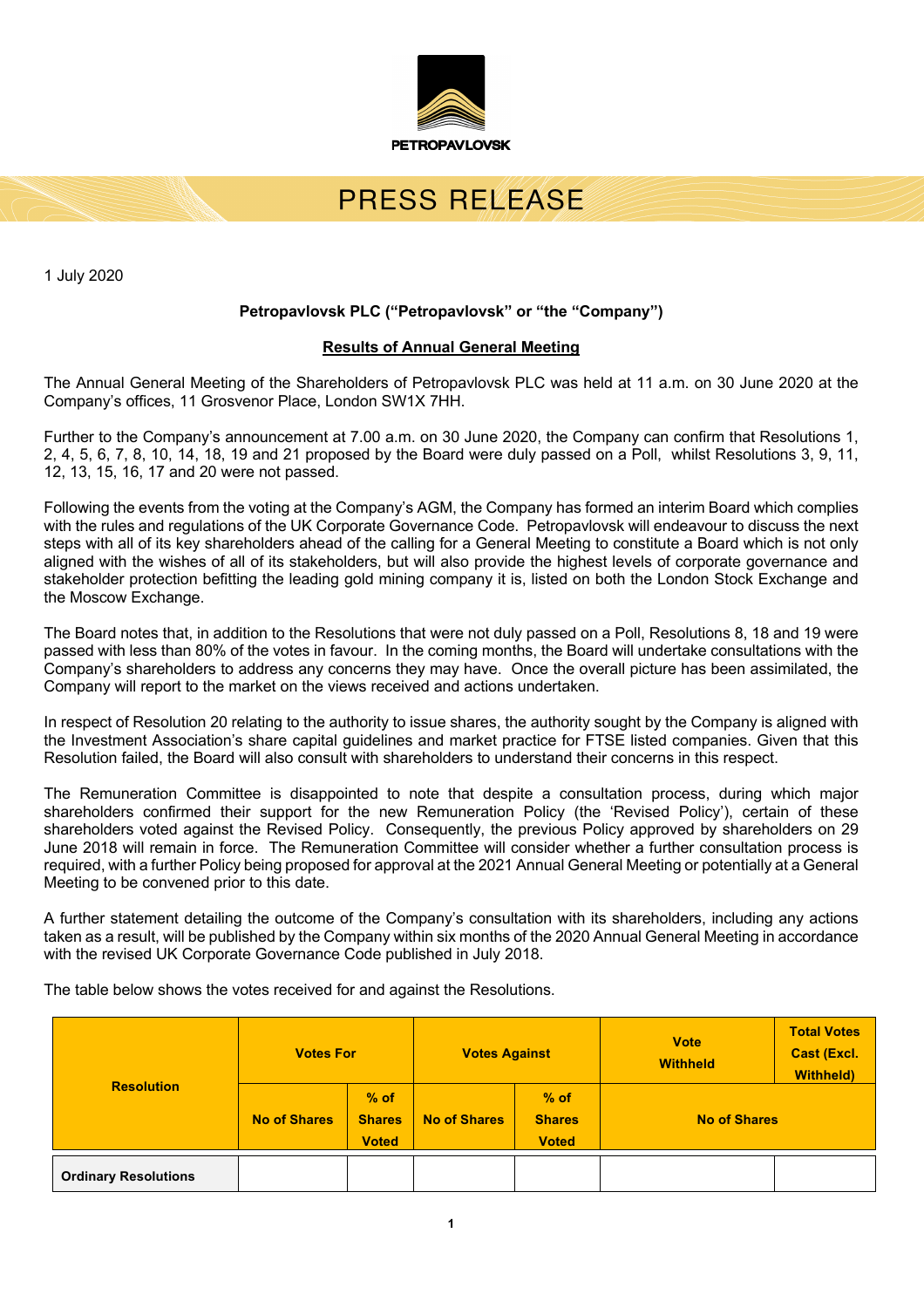| $\mathbf 1$                 | Report & Accounts                                                                           | 2,420,944,150 | 99.84% | 3,806,747     | 0.16%  | 867,184     | 2,425,618,081 |
|-----------------------------|---------------------------------------------------------------------------------------------|---------------|--------|---------------|--------|-------------|---------------|
| 2                           | To approve the<br>Directors'<br><b>Remuneration Report</b>                                  | 2,074,234,888 | 85.52% | 351,254,207   | 14.48% | 128,986     | 2,425,618,081 |
| 3                           | To approve the<br>Directors'<br><b>Remuneration Policy</b>                                  | 1,026,264,291 | 42.32% | 1,398,862,888 | 57.68% | 490,902     | 2,425,618,081 |
| $\overline{4}$              | To approve the rules of<br>the Petropavlovsk PLC<br>Long-Term Incentive<br><b>Plan 2020</b> | 1,825,020,415 | 75.24% | 600,455,768   | 24.76% | 141,898     | 2,425,618,081 |
| 5                           | To appoint<br>PriceWaterhouse<br>Coopers LLP as<br>auditor                                  | 2,270,127,552 | 99.82% | 4,187,339     | 0.18%  | 151,303,190 | 2,425,618,081 |
| 6                           | To authorise the<br>Directors to determine<br>the remuneration of<br>the auditor            | 2,270,749,441 | 99.81% | 4,244,420     | 0.19%  | 150,624,220 | 2,425,618,081 |
| $\overline{7}$              | To elect Ms Charlotte<br>Philipps as a Director                                             | 2,420,851,898 | 99.81% | 4,728,078     | 0.19%  | 38,105      | 2,425,618,081 |
| 8                           | To elect Mrs Ekaterina<br>Ray as a Director                                                 | 1,292,274,134 | 53.28% | 1,133,305,842 | 46.72% | 38,105      | 2,425,618,081 |
| 9                           | To elect Mr Danila<br>Kotlyarov as a Director                                               | 1,125,946,873 | 46.42% | 1,299,615,535 | 53.58% | 55,673      | 2,425,618,081 |
| 10                          | To elect Mr Maxim<br>Kharin as a Director                                                   | 2,416,892,559 | 99.64% | 8,670,233     | 0.36%  | 55,289      | 2,425,618,081 |
| 11                          | To elect Ms Fiona<br>Paulus as a Director                                                   | 1,124,556,375 | 46.36% | 1,300,988,849 | 53.64% | 72,857      | 2,425,618,081 |
| 12                          | To elect Mr Timothy<br>McCutcheon as a<br>Director                                          | 965,460,407   | 39.80% | 1,460,096,385 | 60.20% | 61,289      | 2,425,618,081 |
| 13                          | To re-elect Dr Pavel<br>Maslovskiy as a<br>Director                                         | 1,118,262,709 | 46.14% | 1,305,363,764 | 53.86% | 1,991,608   | 2,425,618,081 |
| 14                          | To re-elect Mr James<br>Cameron as a Director                                               | 2,419,461,326 | 99.83% | 4,147,963     | 0.17%  | 2,008,792   | 2,425,618,081 |
| 15                          | To re-elect Mr Damien<br>Hackett as a Director                                              | 1,123,166,581 | 46.34% | 1,300,425,208 | 53.66% | 2,026,292   | 2,425,618,081 |
| 16                          | To re-elect Mr Harry<br>Kenyon-Slaney as a<br>Director                                      | 1,123,256,747 | 46.35% | 1,300,335,042 | 53.65% | 2,026,292   | 2,425,618,081 |
| 17                          | To re-elect Mr Robert<br>Jenkins as a Director                                              | 1,107,769,784 | 45.72% | 1,315,139,797 | 54.28% | 2,708,500   | 2,425,618,081 |
| <b>Special Resolution</b>   |                                                                                             |               |        |               |        |             |               |
| 18                          | To approve New<br>Articles of Association                                                   | 1,882,119,530 | 77.60% | 543,435,209   | 22.40% | 63,342      | 2,425,618,081 |
| <b>Ordinary Resolutions</b> |                                                                                             |               |        |               |        |             |               |
| 19                          | To authorise Directors<br>to allot shares (up to                                            | 1,542,430,479 | 64.52% | 848,354,286   | 35.48% | 34,833,316  | 2,425,618,081 |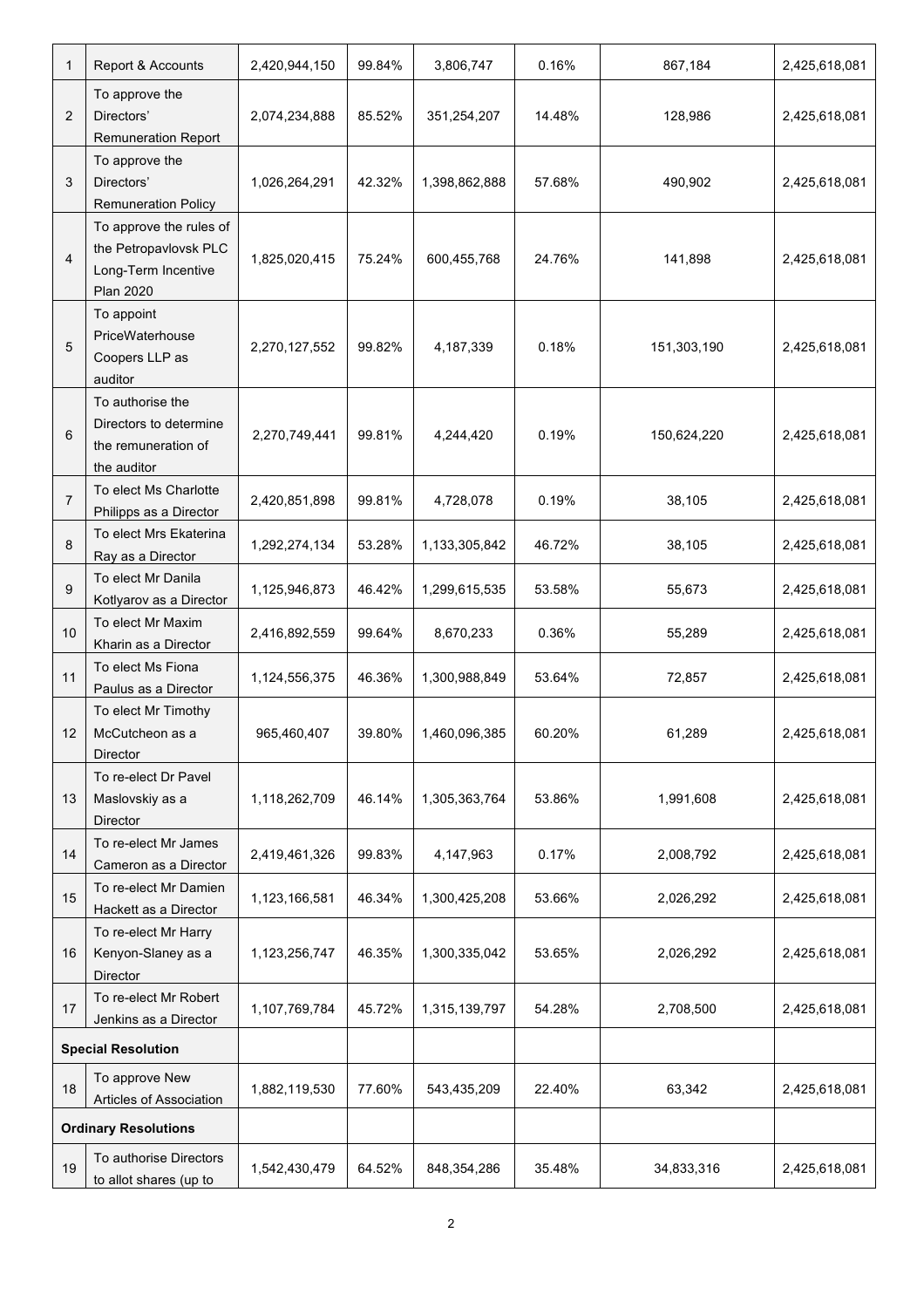|                           | maximum of 1/3 of<br>issued share capital)                                                                            |               |        |               |        |            |               |
|---------------------------|-----------------------------------------------------------------------------------------------------------------------|---------------|--------|---------------|--------|------------|---------------|
| 20                        | To authorise Directors<br>to allot shares (up to<br>maximum of 2/3 of<br>issued share capital -<br>rights issue only) | 562,979,256   | 23.55% | 1,827,137,249 | 76.45% | 35,531,889 | 2,425,648,394 |
| <b>Special Resolution</b> |                                                                                                                       |               |        |               |        |            |               |
| 21                        | Authority to convene<br>a general meeting on<br>not less than 14 clear<br>days' notice                                | 2,303,817,242 | 95.01% | 121,114,995   | 4.99%  | 716,157    | 2,425,648,394 |

Notes:

- 1. Resolutions 3, 9, 11, 12, 13, 15, 16, 17 and 20 were not approved by Shareholders. All other resolutions were passed
- 2. Votes 'For' and 'Against' are expressed as a percentage of votes received
- 3. A 'Vote' withheld is not a vote in law and is not counted in the calculations of the votes 'For' or 'Against' a resolution
- 4. The total number of shares in issue as at 6pm on 26 June 2020 was 3,312,825,822 ordinary shares with 3,312,825,822 voting rights
- 5. c.73.3% voting capital was instructed

The voting figures will be displayed shortly on the Company's website at www.petropavlovsk.net

### **About Petropavlovsk**

*Petropavlovsk PLC (LSE: POG. MOEX: POGR) is a major integrated Russian gold producer with JORC Resources of 21.03Moz Au which include Reserves of 8.46Moz Au. Following its IPO on the Alternative Investment Market (AIM) in 2002, Petropavlovsk was promoted to the London Stock Exchange in 2009, where* today it is a Premium Listed company and a constituent of the FTSE 250, FTSE 350 and FTSE All Share *indices.*

*The Company's key operating mines (Pioneer, Malomir and Albyn) are in the Amur Region in the Russian* Far East. Petropavlovsk has produced a total of c.7.8Moz of gold since operations began in 1994 and has a *strong track record of mine development, expansion and asset optimisation.*

*The Group recently entered a new era of growth following the successful commissioning and start-up of its flagship asset, the Pressure Oxidation (POX) Hub at Pokrovskiy, which enables the processing of the Company's abundant refractory reserves and resources.*

Petropavlovsk is one of the region's largest employers and one of the largest contributors to the sustainable *development of the local economy.*

#### **For more information**

Please visit www.petropavlovsk.net or contact:

**Petropavlovsk PLC** Patrick Pittaway / Max Zaltsman / Viktoriya Kim

**Peel Hunt LLP** Ross Allister / David McKeown / Alexander Allen +44 (0) 20 7201 8900 TeamIR@petropavlovsk.net

+44 (0) 20 7418 8900